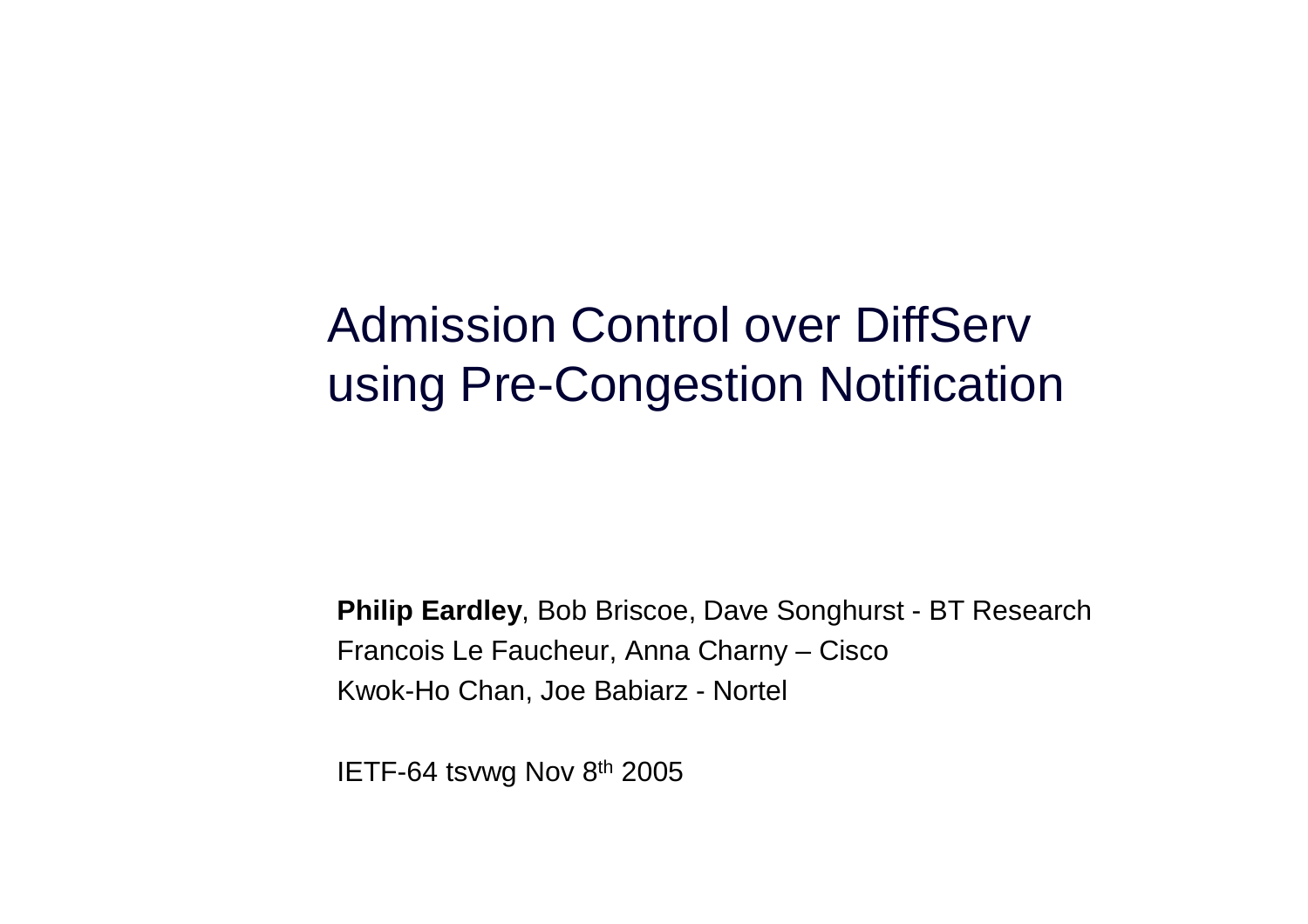# **Summary**

- • Aim:
	- –End-to-end Controlled Load (CL) service without flow state or signalling in the core / backbone
- • Solution:
	- –Builds on IntServ over DiffServ
	- new flow admission control mechanism (discover whether DiffServ region support another flow)
	- –new flow pre-emption mechanism (if disaster means no longer possible to support all admitted CL<br>flows, discover how many to pre-empt)
- $\bullet$  drafts
	- 1. framework (architecture & use-case)
		- •draft-briscoe-tsvwg-cl-architecture-01.txt
		- intention: informational
	- 2. Router marking behaviour definition
		- •Coming soon…
		- intention: standards track $\bullet$
	- 3. RSVP extensions
		- draft-lefaucheur-rsvp-ecn-00.txt •
		- •intention: standards track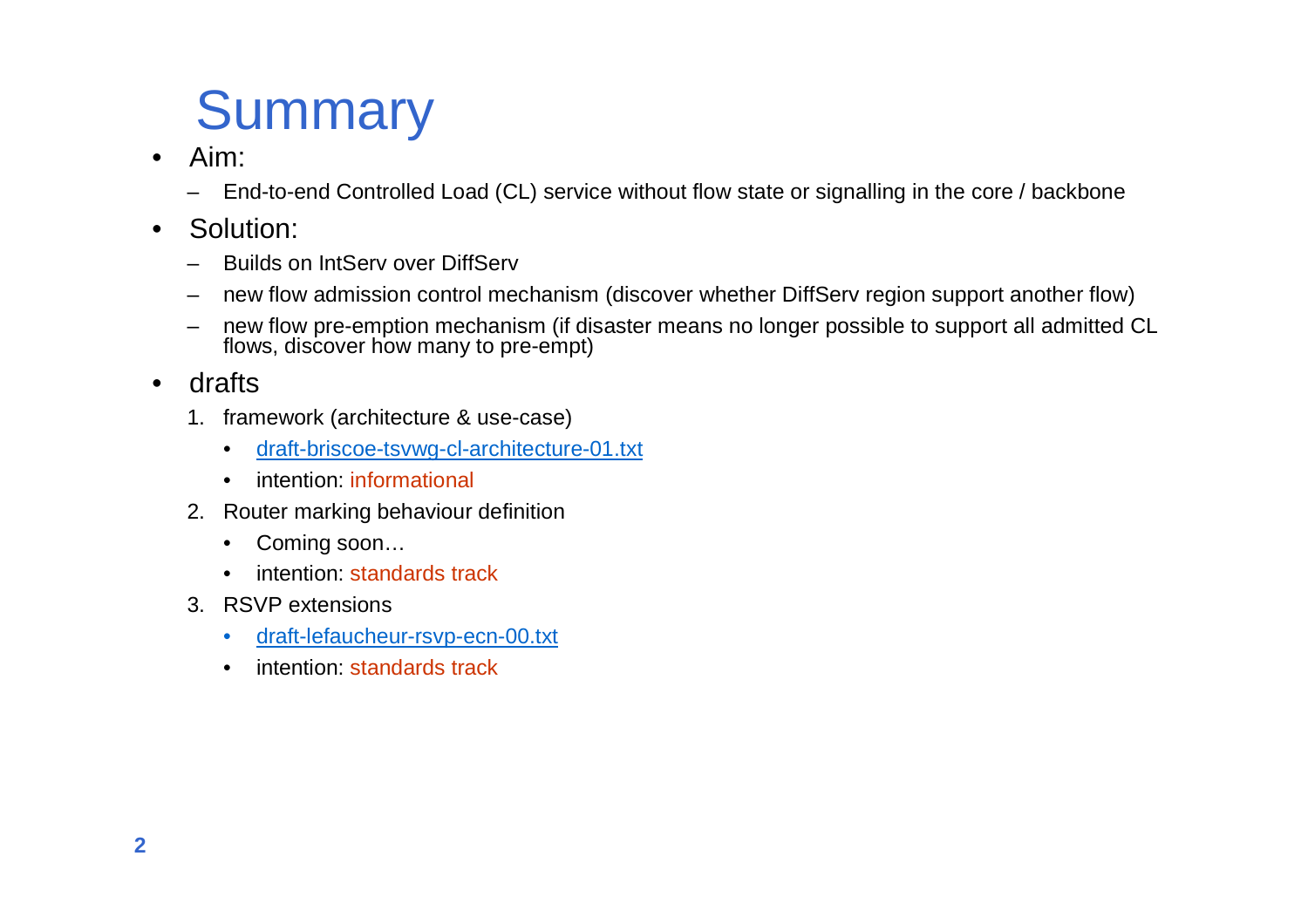# Summary [2]

- • History & changes
	- Previous draft, <u>draft-briscoe-tsvwg-cl-architecture-00.txt</u>, from BT only.
	- BT, Cisco & Nortel have been working together intensively
	- Admission control:
		- New consistent terminology: Pre-Congestion Notification, a new algorithm for ECN-marking CL-packets (as allowed by RFC3168 [ECN])
		- Intent is to fully aligned with RFC3168 (same ECN codepoints)
	- Flow pre-emption mechanism added
	- RSVP extensions done (could also use other signalling protocols, eg NSIS)
- • Assumptions:
	- Edge-to-edge Aggregation: many flows over DiffServ region
	- Trust: all nodes in DiffServ region trust each other (but doesn't have to be any trust relationship with end-hosts)
	- Separation: all nodes in DiffServ region upgraded with Pre-Congestion Notification (ie satisfies draft-floyd-ecn-alternates-03.txt)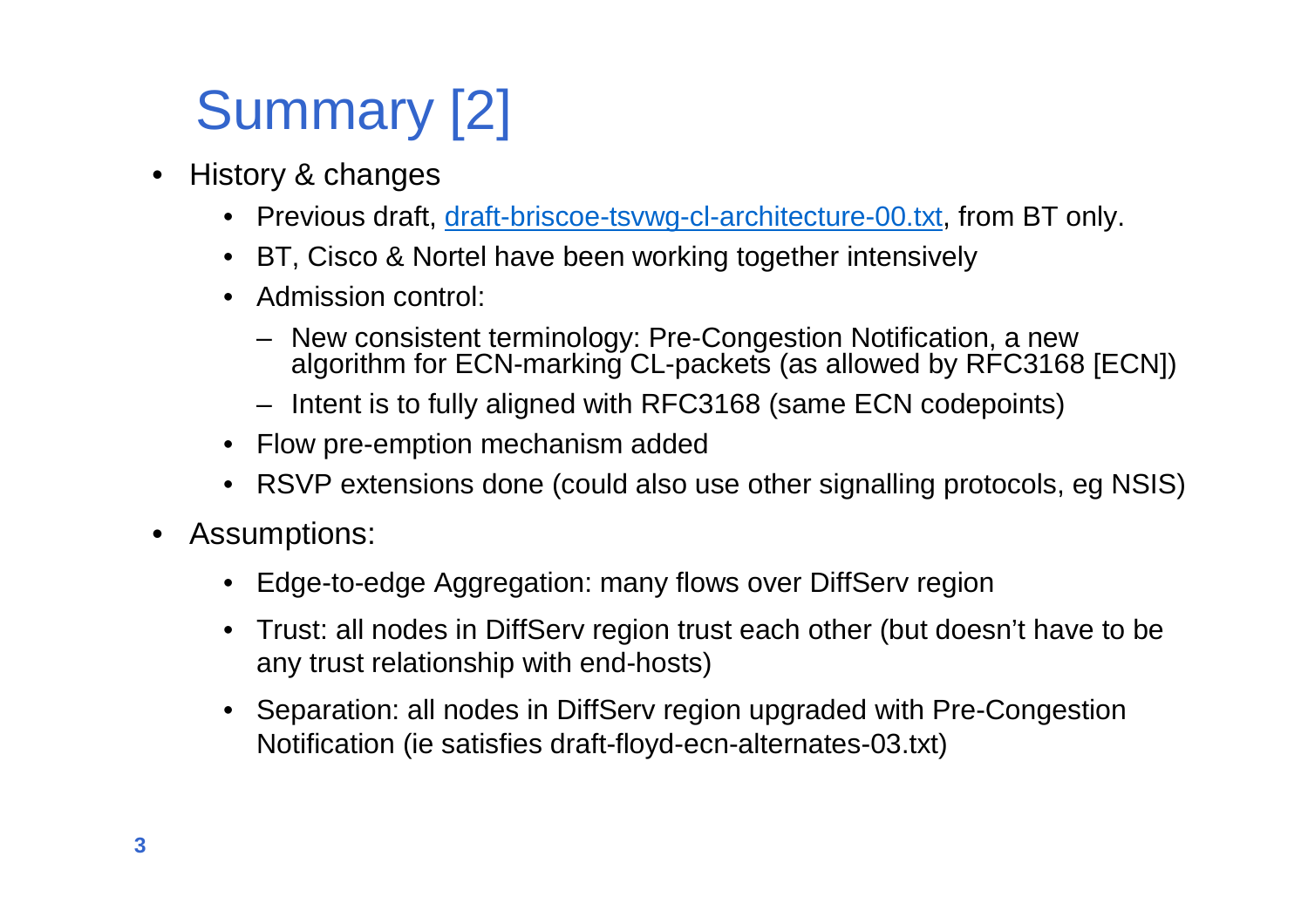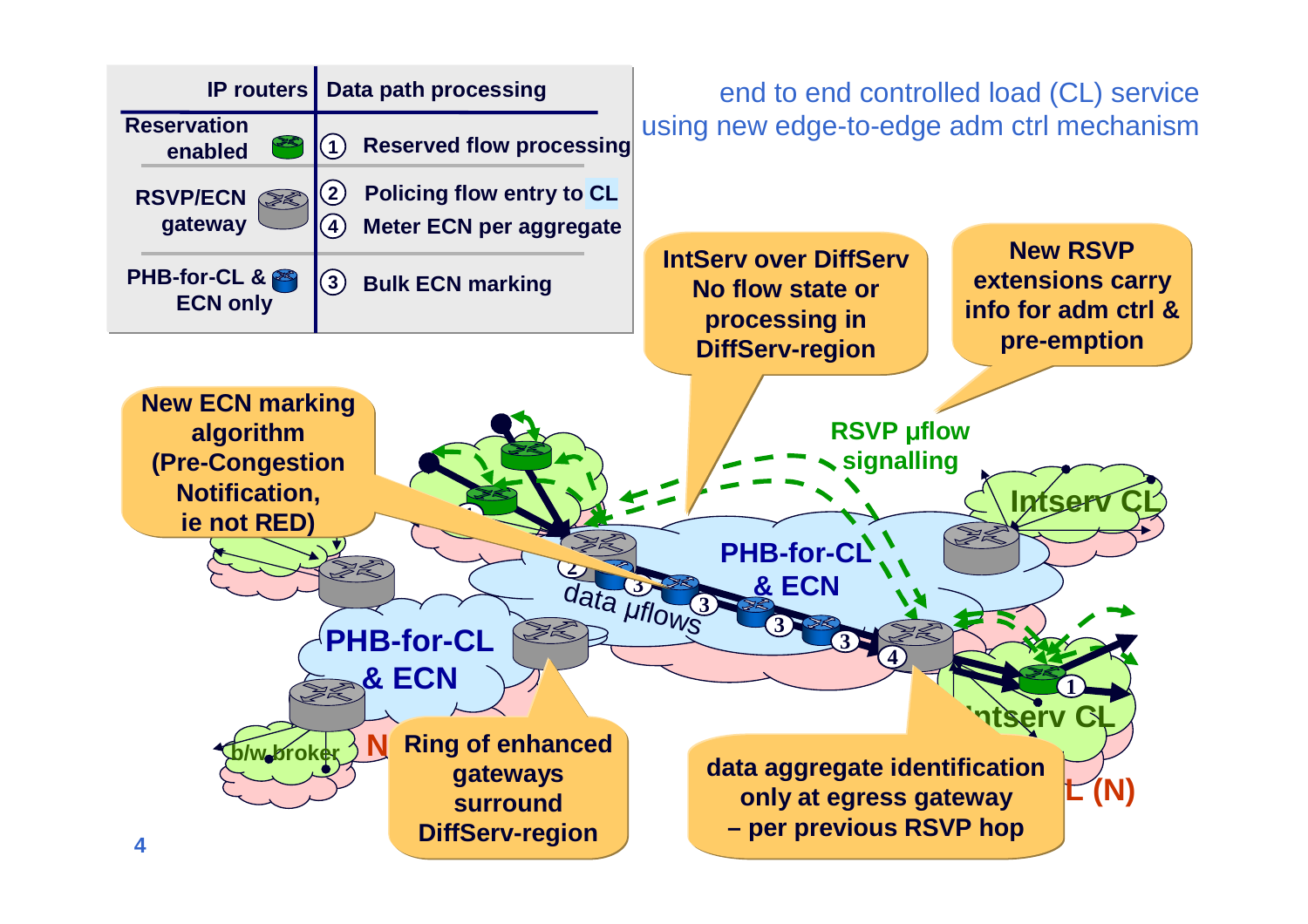

NB mean number of pkts in real CL-queue is still very small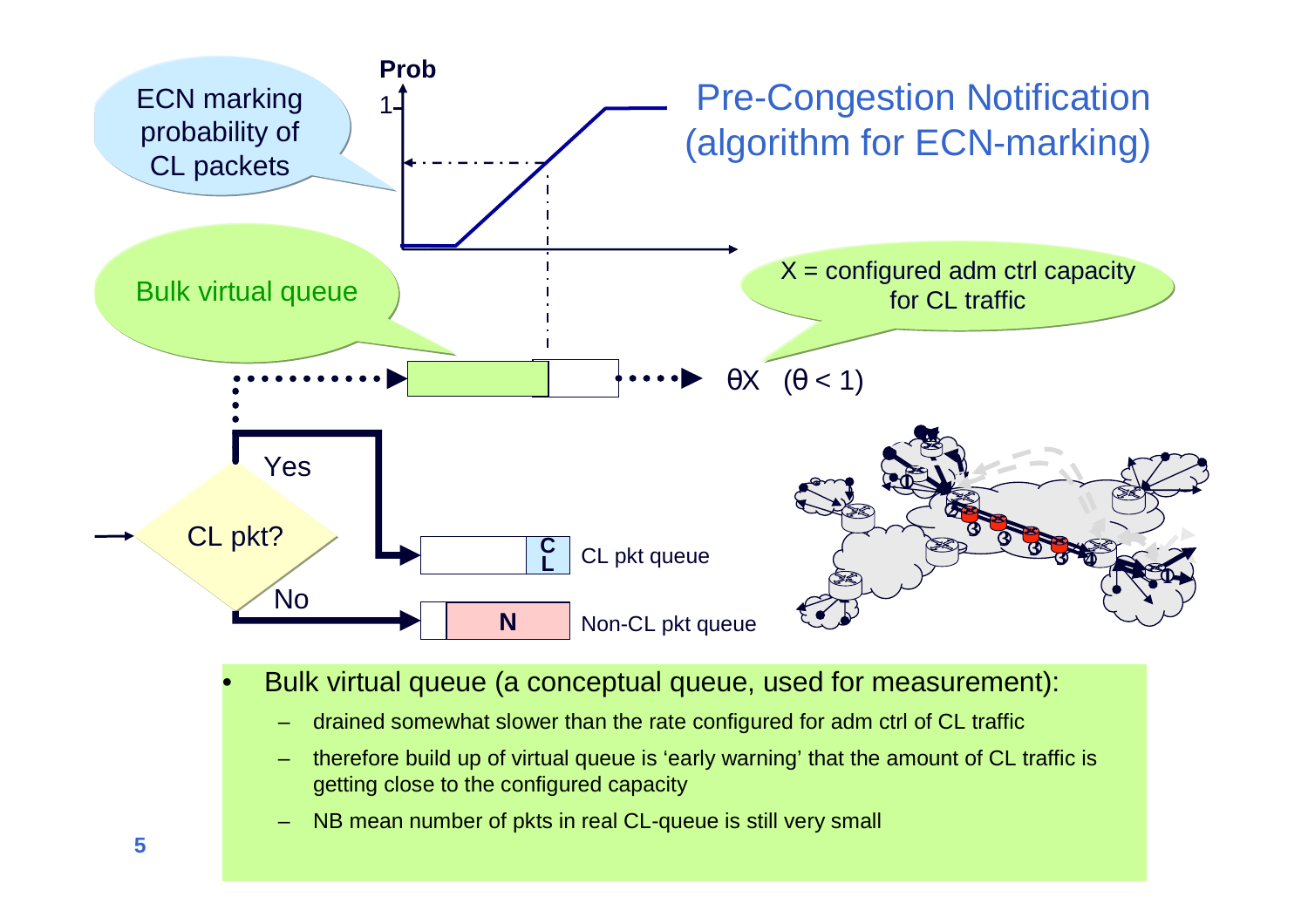- Solution principles:
	- All routers in the DiffServ region can ECN-mark CL-pkts as 'early warning' of congestion, using the new algorithm
		- NB Bulk marking (not per flow)
	- – Egress gateway meters ECN marks (moving average) (congestion-levelestimate)
		- NB Aggregate metering, ie per ingress (not per flow)
	- Ingress gateway admits new flow if congestion-level-estimate < threshold
		- •• *congestion-level-estimate* piggybacked on RSVP RESV (egress to ingress)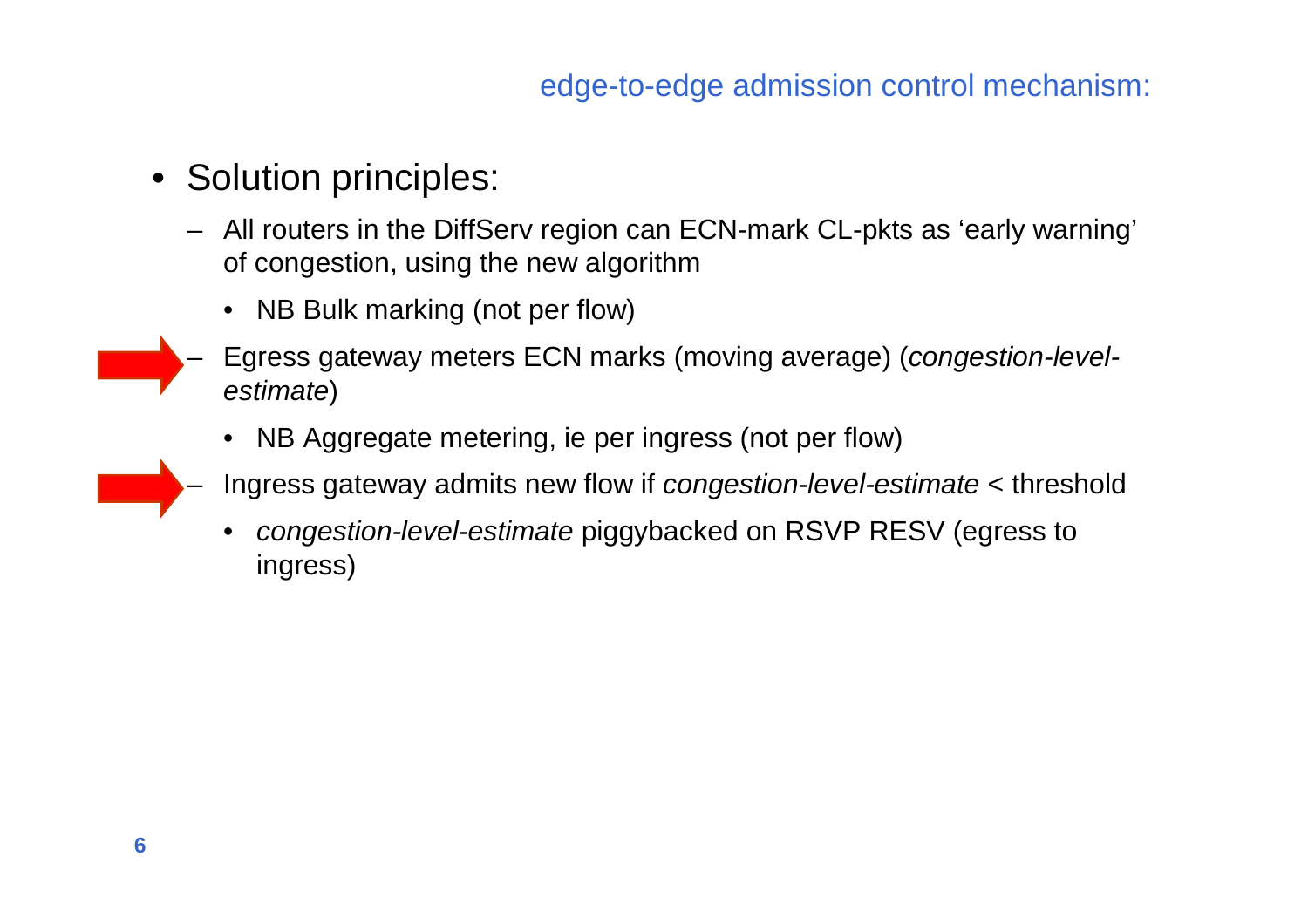# flow pre-emption

- $\bullet$  the need for flow pre-emption
	- – Coping with node/link failures (including multiple failures) in core networks is essential QoS issue
	- Consequent re-routing can cause severe congestion on some links and hence degrade the QoS
	- Need to support emergency/military calls (MLPP), especially in disaster scenarios
- • rate-based pre-emption mechanism
	- Drop sufficient of the previously admitted CL microflows that the remaining ones again receive QoS commensurate with the CL service
	- Thus quickly restores acceptable QoS to lower priority classes
	- Better than just waiting for CL-sessions to end (which would eventually restore QoS)
- •Solution is two-step process:
- 1. Alert the ingress that pre-emption \*may\* be needed
- 2. Ingress determines the right amount of CL-traffic to drop (if any)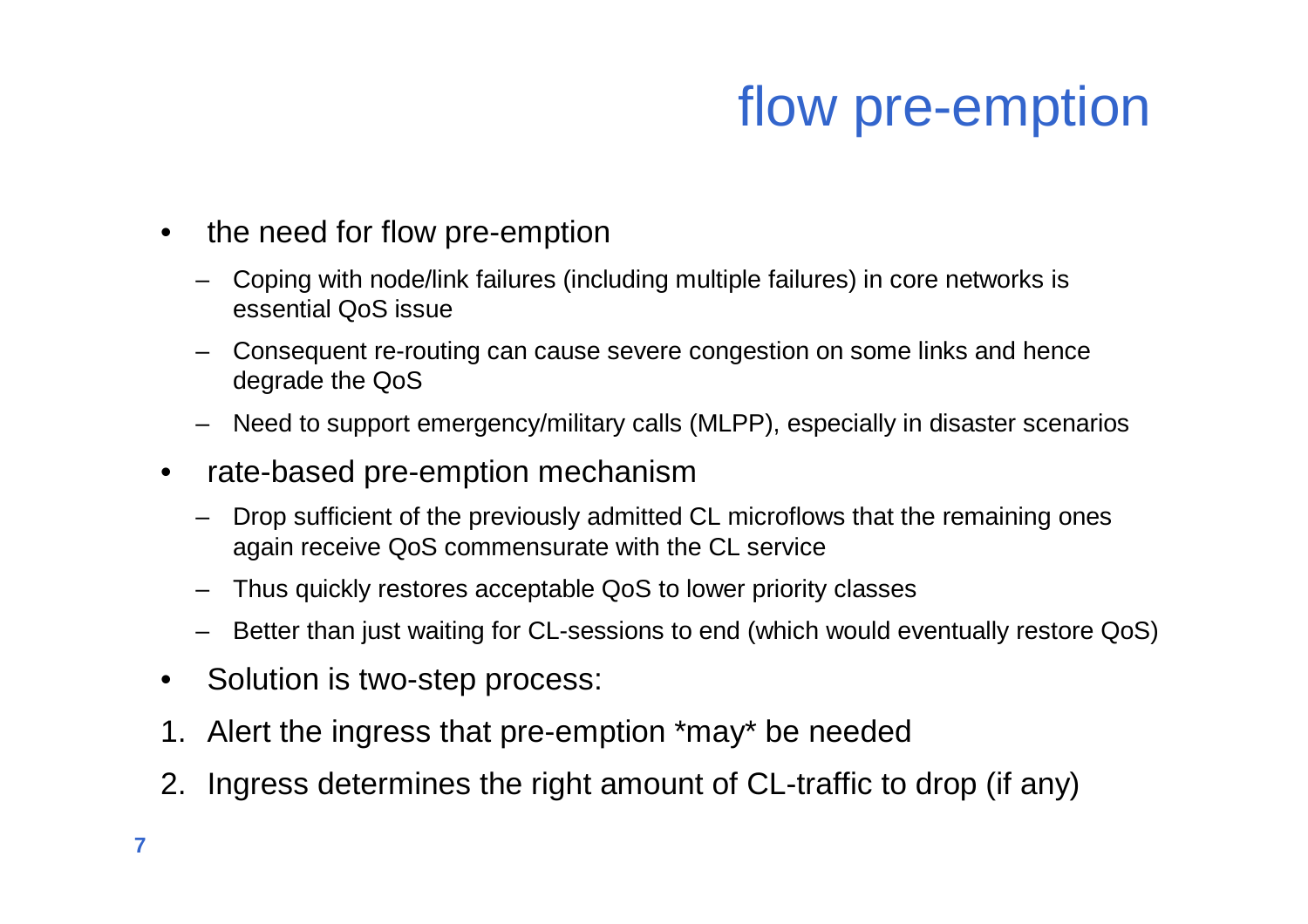## flow pre-emption



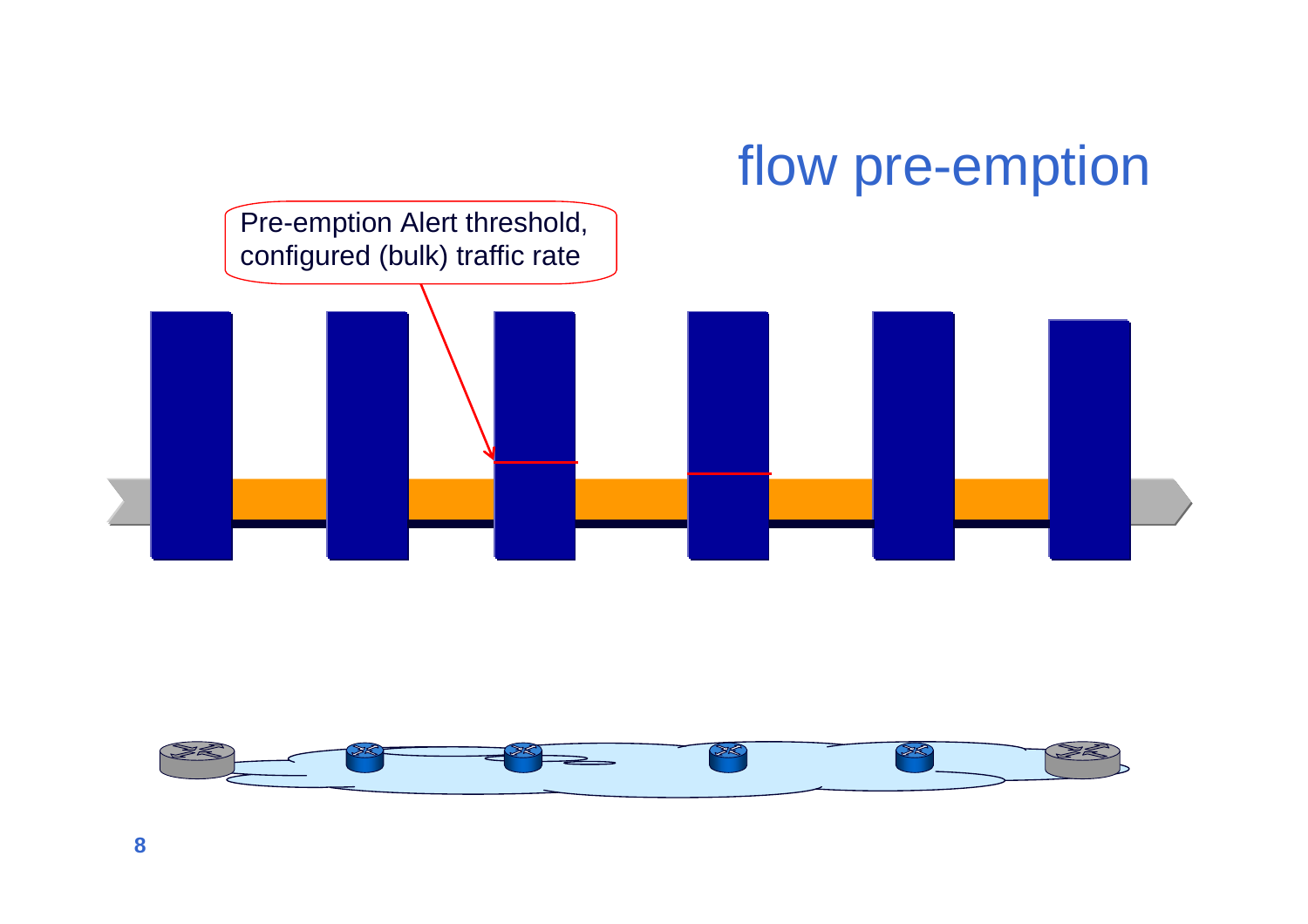#### flow pre-emption



**9**•Re-marked-CL triggers egress to measure sustainable-aggregate-rate ie how much CL traffic fits across the DiffServ region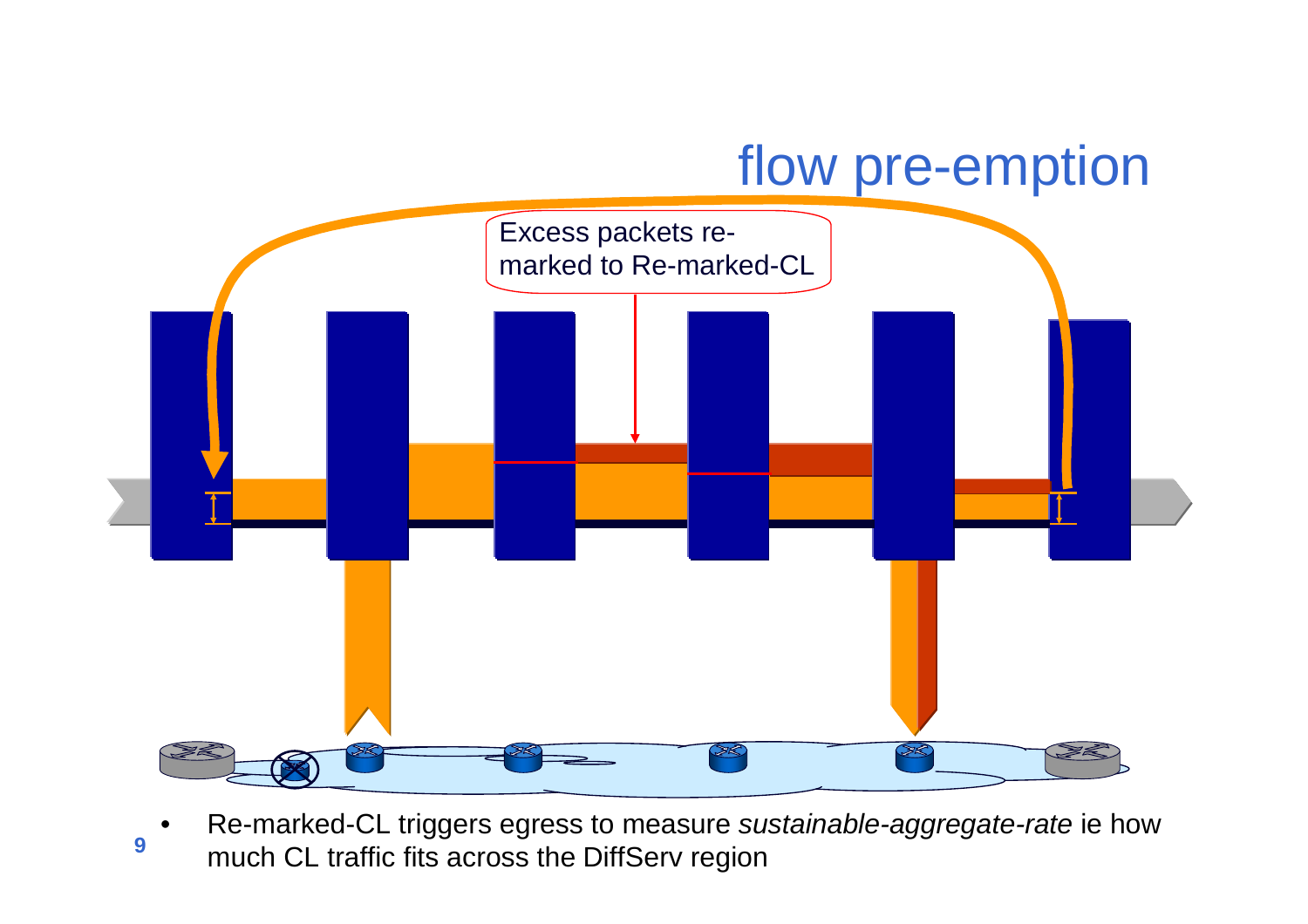### After flow pre-emption

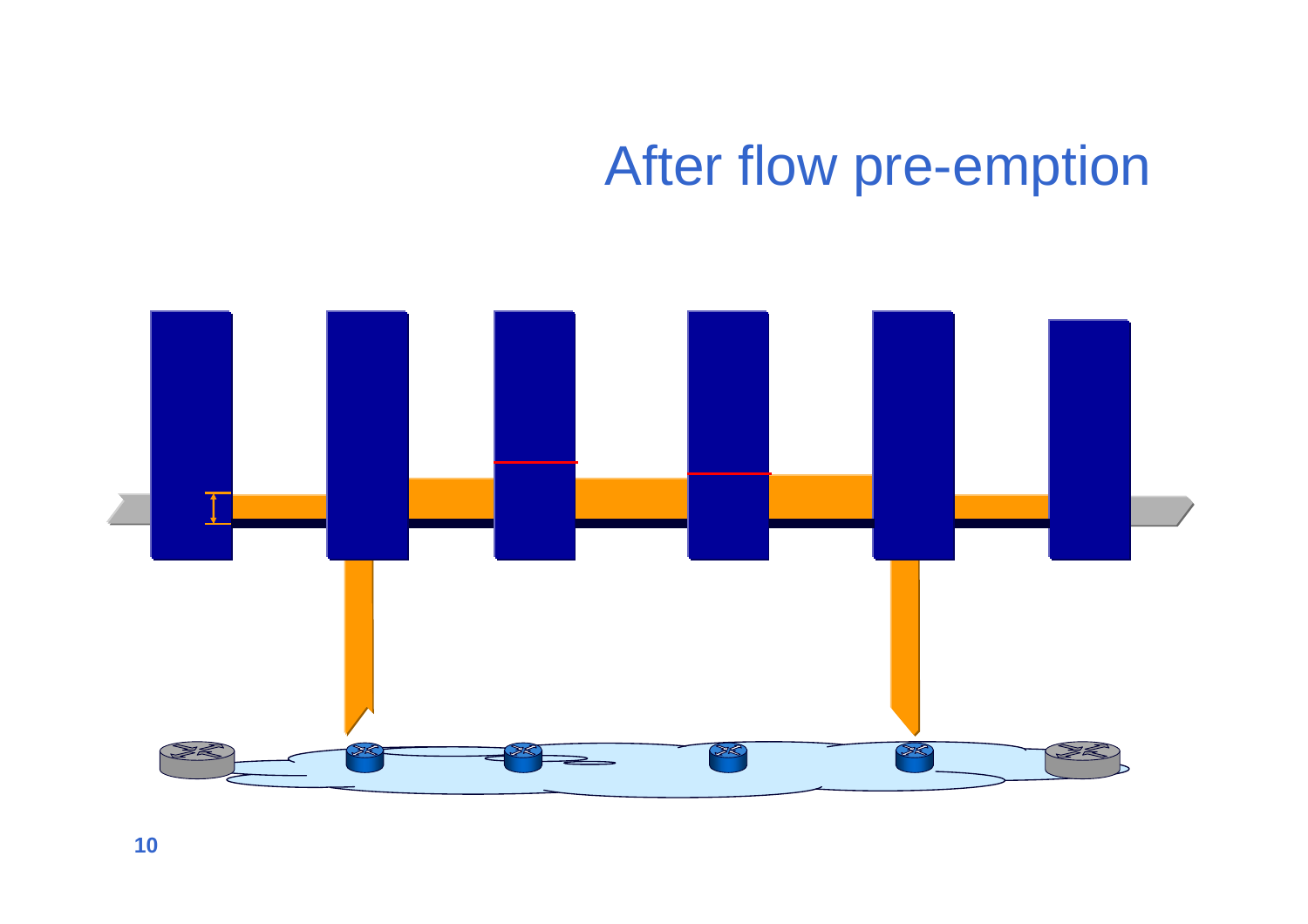#### summary

- • controlled load (CL) service
	- Builds on IntServ over DiffServ
- • New mechanisms for DiffServ region
	- Distributed-measurement based Adm Ctrl
	- Rate-based flow Pre-emption
	- Based on bulk pre-congestion marking across the edge-to-edge region
- Standardisation required:

**11**

- New router behaviour for Pre-Congestion Notification (ECN field) and Pre-emption Alert
- RSVP extension opaque object to carry congestion-level-estimate & sustainableaggregate-rate
- We are working to finalise router behaviour draft

#### benefits…

- Statistical QoS guarantee•
	- IntServ over DiffServ end-to-end, and new adm ctrl mechanism over edge-to-edge DiffServ region
	- Preserve QoS to as many flows as possible if heavy congestion, through new pre-emption mechanism
- Support of emergency & military MLPP•
	- By flow pre-emption if heavy congestion
- • Scales well & resilient
	- No signal processing or path state held on interior routers
- • Control load dynamically
	- Avoid potential catastrophic failure problem for big networks with DiffServ architecture & statically provisioned capacity
- •Minimal new standardisation
- $\bullet$ Incremental deployment
- • Deployment path for ECN
	- Operators can gain experience of ECN before end terminals are ECN capable

We would like to get your feedback & further build consensus on the drafts, aiming to move to WG item at next ietf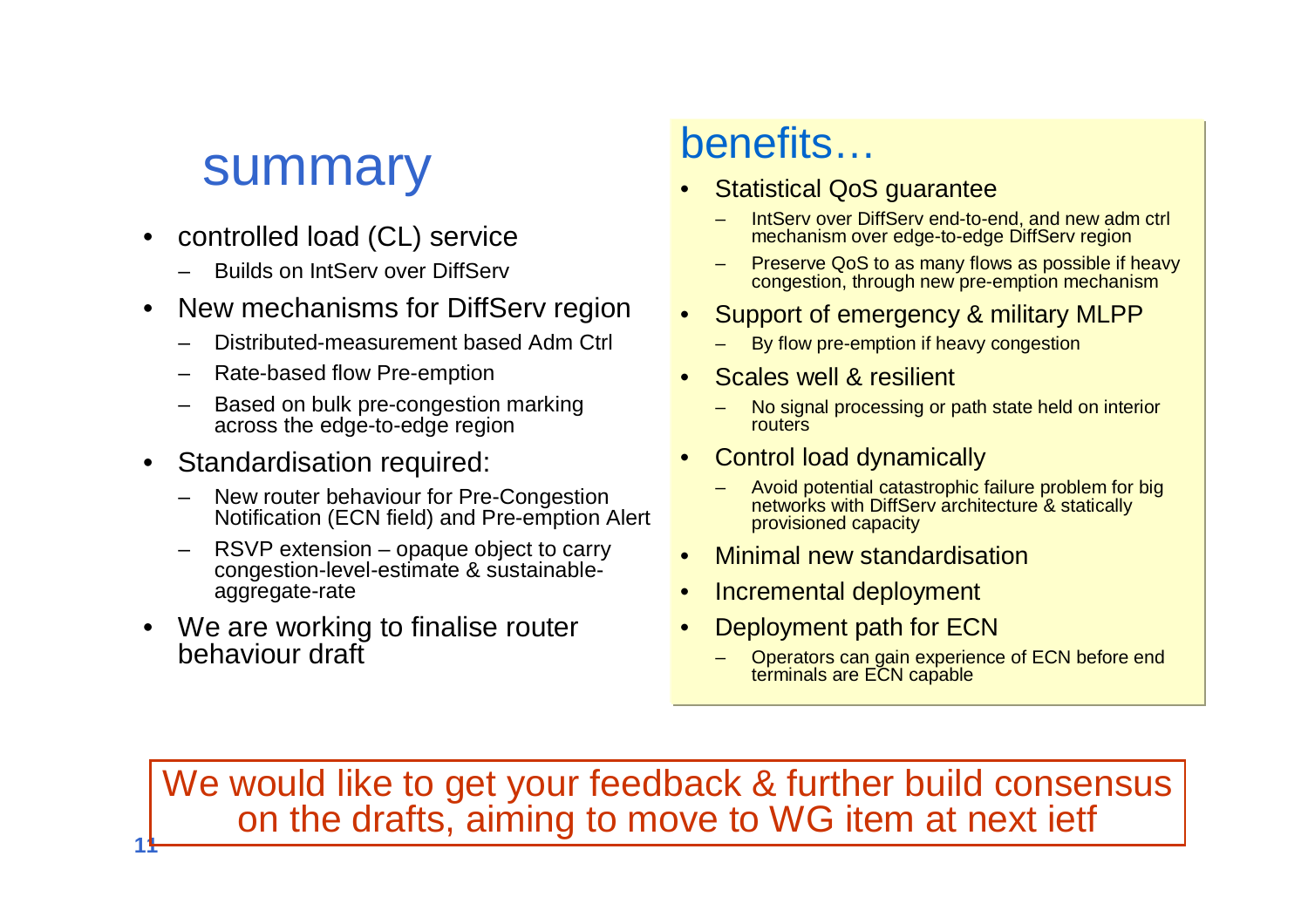#### Extensions (in progress / potential)

#### (Section 5 of framework draft)

- • Inter-operator (DiffServ region spans multiple, non-trusting domains)
	- ECN-based anti-cheating mechanism, same as in draft-briscoe-tsvwg-re-ecn-tcp-00
	- passive inter-domain policing (bulk metering only nothing per flow)
	- Status: work done, draft soon (BT)
- • Adaptive bandwidth for CL service
	- CL & non-CL share BW, based on relative demands, aims for economic efficiency whatever the traffic load matrix
	- Status: work done, on hold?
- $\bullet$  MPLS-TE
	- Extend framework for adm ctrl into a set of MPLS-TE aggregates
	- need MPLS header to include the ECN field, which is not precluded by RFC3270
	- Status: is there community interest in this?
- • Non-RSVP signalling
	- Eg NSIS could be used
	- Status: NSIS-community interest / help sought